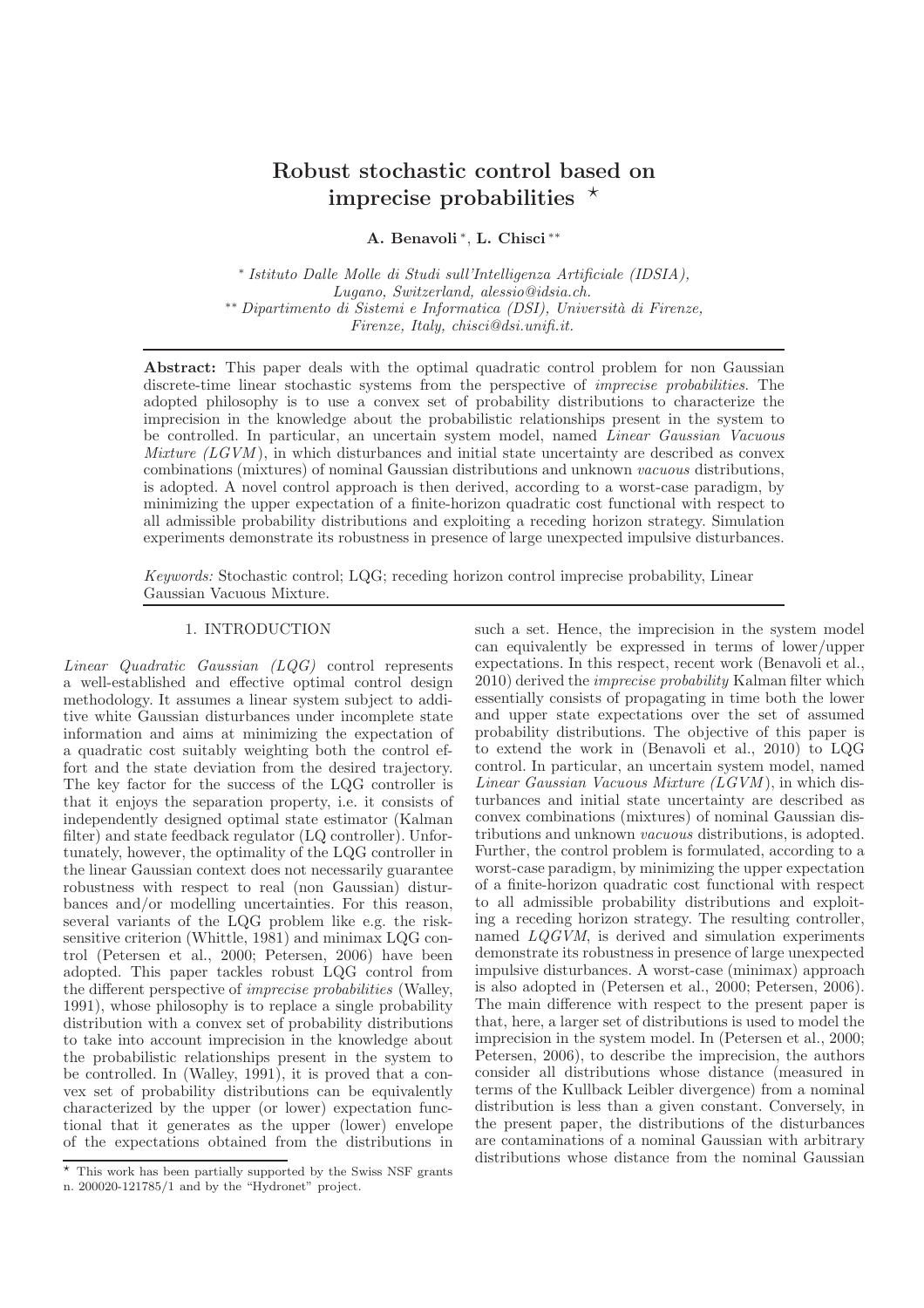can thus be infinite. Hence, the uncertainty considered here is more general.

The rest of the paper is organized as follows. Section 2 introduces the *linear Gaussian vacuous mixture (LQGVM)* model and the control problem statement. Section 3 extends LQG control to contaminating disturbances by using Walley's theory of coherent upper expectations. A new control strategy called LQGVM is then derived. In Section 4, numerical results showing the performance improvement of LQGVM over LQG in presence of large unexpected impulsive disturbances are presented. Finally Section 5 ends the paper.

### 2. LINEAR GAUSSIAN VACUOUS MIXTURE MODEL AND PROBLEM STATEMENT

Consider the stochastic discrete-time linear time-invariant dynamical system

$$
\begin{cases}\nx_{t+1} = Ax_t + Bu_t + w_t, \\
y_t = Cx_t + v_t,\n\end{cases} \tag{1}
$$

where: t is the time;  $x_t \in \mathbb{R}^n$  is the state;  $u_t \in \mathbb{R}^m$ is the control input;  $y_t \in \mathbb{R}^p$  is the measured output;  $w_t \in \mathbb{R}^n$  is a process disturbance;  $v_t \in \mathbb{R}^p$  is a measurement disturbance;  $A$ ,  $B$  and  $C$  are matrices of compatible dimensions. Furthermore, the initial state and disturbance signals are assumed to be modelled by:

$$
w_t = \epsilon_w w_t^1 + (1 - \epsilon_w) w_t^2, \n v_t = \epsilon_v v_t^1 + (1 - \epsilon_v) v_t^2, \n x_0 = \epsilon_x x_0^1 + (1 - \epsilon_x) x_0^2,
$$
\n(2)

where: the scalars  $\epsilon_w$ ,  $\epsilon_v$  and  $\epsilon_x$  belong to [0, 1];  $w_t^1, v_t^1, x_0^1$ are Gaussian, i.e.

$$
w_t^1 \sim \mathcal{N}(0, Q), v_t^1 \sim \mathcal{N}(0, R), x_0 \sim \mathcal{N}(\hat{x}_0, \Pi_0);
$$
 (3)

 $\mathcal{N}(\mu, \Sigma)$  denotes a Gaussian random variable with mean μ and variance Σ; the contaminating terms  $w_t^2, v_t^2, x_0^2$  are assumed to have unknown arbitrary distributions. Note that the model which characterises  $w_t$ ,  $v_t$  and  $x_0$  is a special case of the so-called  $\epsilon$ -*contamination* model (Berger, 1985). Varying the distributions of the *contaminating dis*turbances  $w_t^2$ ,  $v_t^2$  and  $x_0^2$ , this model produces a family of distributions, i.e., the family of all convex combinations between a known nominal (Gaussian) distribution and an arbitrary distribution. This family can be used to address the fact that the noise model and a-priori state information (nominal distributions) are inexact and, thus, are contaminated to reflect their modelling uncertainty. The parameter  $\epsilon$  represents, therefore, the degree of belief of the modeller that the system is Gaussian and  $1 - \epsilon$ the degree of imprecision in the knowledge of the involved probabilistic relationships.

It will be assumed throughout the paper that the triplet  $(A, B, C)$  is stabilizable and detectable. The objective is to design, via receding-horizon control, a nonlinear dynamic output feedback

$$
u_t = h(\hat{x}_0, y_0, \dots, y_t), \tag{4}
$$

so as to provide robust performance in presence of the contaminating disturbances.

The next section will show how to design such a controller via a model predictive (receding-horizon) control approach based on *Coherent Lower/Upper Previsions (CLP/CUP)*.

# *2.1 Stochastic Receding Horizon Control*

Given the sequence  $y^t = \{y_1, \ldots, y_t\}$  of measurements and the sequence of control inputs  $u^{\tau-1} = \{u_0, \ldots, u_{\tau-1}\},\$ with  $\tau \geq t$ , one can estimate any sequence of states  $x^{t:\tau} = \{x_t, \ldots, x_{\tau}\}.$ <sup>1</sup> In the Bayesian framework, all relevant information on  $x^{t:\tau}$  is represented by the posterior distribution  $p(x^{t:\tau}|y^t, u^{\tau-1})$ . Recall that the Markov structure of the model (1) implies the following independence conditions:

$$
p(x_k|x^{k-1}, u^{k-1}) = p(x_k|x_{k-1}, u_{k-1}),
$$
\n(5)

$$
p(y^k | x^k, u^{k-1}) = \prod_{j=1}^k p(y_j | x_j).
$$
 (6)

Hence, it follows that

$$
p(x^{t:\tau}|y^t, u^{\tau-1}) = \frac{p(x_t|y^{t-1}, u^{t-1})}{p(y_t|y^{t-1}, u^{t-1})} p(y_t|x_t)
$$
  

$$
\prod_{k=t+1}^{\tau} p(x_k|x_{k-1}, u_{k-1}).
$$
 (7)

Once  $p(x^{t:\tau}|y^t, u^{\tau-1})$  has been computed, it is possible to calculate the expected value

$$
E_{X^{t:\tau}}[J(X^{t:\tau}, u^{t:\tau-1})|y^t, u^{\tau-1}]
$$
  
for any cost function of interest  $J(X^{t:\tau}, u^{t:\tau-1})$ .<sup>2</sup>

Consider the following scalar function

$$
J(x^{t:t+N}, u^{t:t+N-1}) :=
$$
  

$$
\frac{1}{N} \Big[ \sum_{k=t}^{t+N-1} \Big( ||x_k||_{\Psi_x}^2 + ||u_k||_{\Psi_u}^2 \Big) + ||x_{t+N}||_{\Psi_f}^2 \Big],
$$
 (8)

where:  $||x_k||_{\Psi_x}^2 := x_k^T \Psi_x x_k; N \in \mathbb{N} := \{1, 2, \dots\}; \Psi_x =$  $\Psi_x^T \geq 0$ ,  $\Psi_f = \Psi_f^T \geq 0$  and  $\Psi_u = \Psi_u^T \geq 0$  are given weight matrices. This quadratic cost function is commonly used to quantify the performance of a predictive controller whose aim is to steer the state  $x_k$  close to the origin. Fixed the control horizon  $N \in \mathbb{N}$ , i.e.  $\tau = t + N$ , and the past control sequence  $u^{t-1}$ , in stochastic Model Predictive Control (MPC), the objective is to find a control sequence  $u^{t:t+N-1}$  that minimizes the expected value of the cost function  $J(x^{t:t+N}, u^{t:t+N-1})$ , i.e.

$$
\min_{\substack{u_k \in \mathcal{U} \\ k = t, \dots, t + N - 1}} E_{X^{t:t+N}} \left\{ J(X^{t:t+N}, u^{t:t+N-1}) \middle| y^t, u^{t+N-1} \right\},\tag{9}
$$

subject to the dynamics (1).

Let  $\hat{u}^{t:t+N-1}$  be the optimal input sequence. According to the *receding horizon* strategy, only the first input  $\tilde{u}_t$ is applied to the system, i.e.  $u_t = \hat{u}_t$  is set as the input to (1) at time t. Thus, at the next time instant  $t + 1$ ,

<sup>&</sup>lt;sup>1</sup> In the following, we use the shorthand notation  $y^t$  for  $y^{1:t}$ ,  $x^t$  for  $x^{0:t}$  and  $u^t$  for  $u^{0:t}$ . We specify the initial time of the sequence only when it differs from 0 (for state and control inputs) or 1 (for the measurements) as for instance in  $x^{t:\tau}$ .

<sup>&</sup>lt;sup>2</sup> In  $E_{X^{t:\tau}}[J(X^{t:\tau}, u^{t:\tau-1})|y^t, u^{\tau-1}]$ , we have used the capital letter  $X^{t:\tau}$  in the cost  $J(X^{t:\tau}, u^{t:\tau-1})$  to denote the fact that the expectation is w.r.t. the variable  $X^{t:\tau}$ , while the values of the measurements and control inputs are fixed. This notation is adopted for any expectation w.r.t. to generic functionals  $g(\cdot)$ , e.g.,  $E_X[g(X, u)|y, u]$  or  $E_{X,Y}[g(X, Y, u)|u].$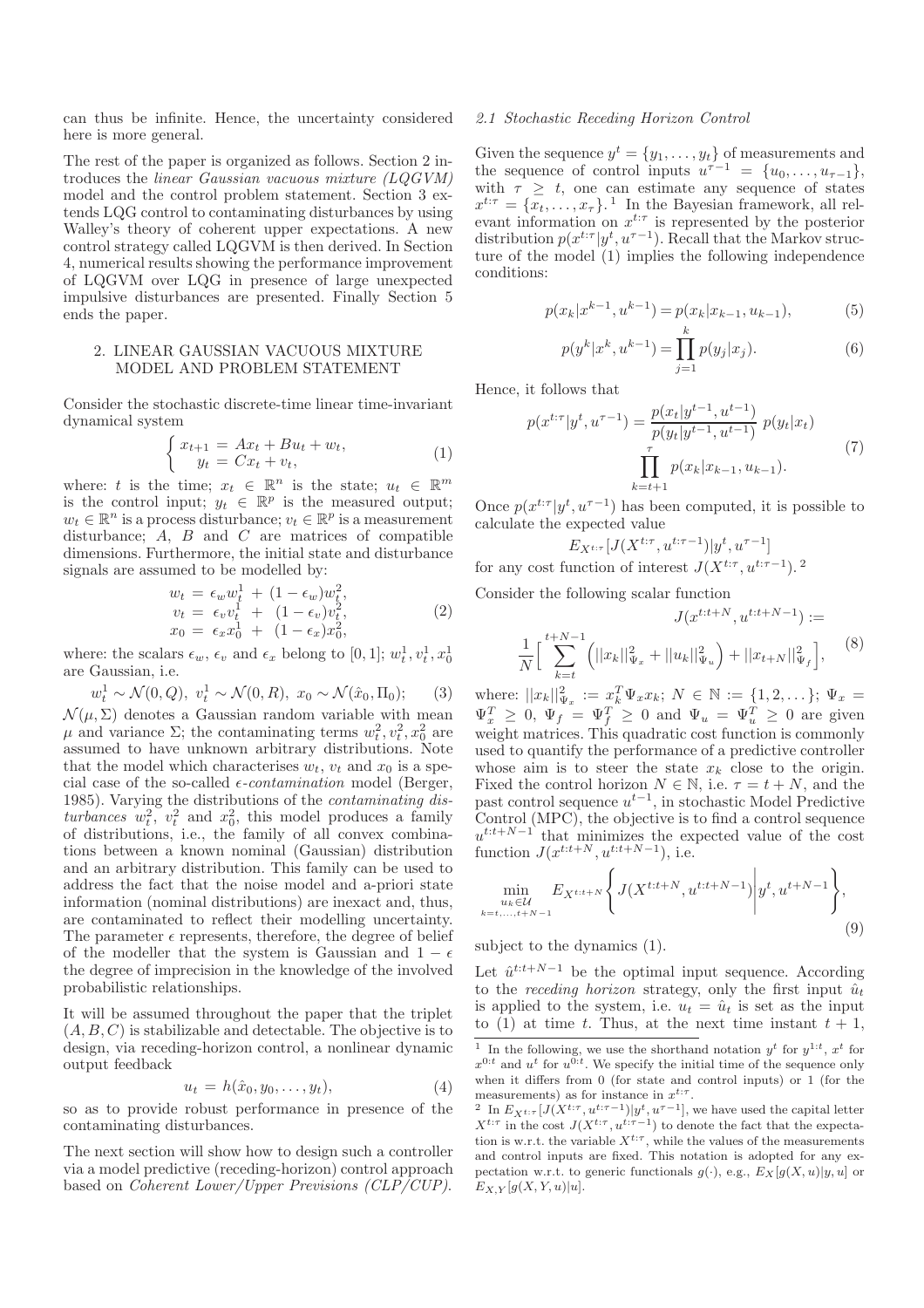the optimization problem (9) is solved again and so on recursively. In absence of contaminating disturbances, i.e.  $\epsilon_w = \epsilon_v = \epsilon_x = 1$ , under the assumptions (5)-(6) it is wellknown that the optimal receding horizon controller takes the form:  $\hat{u}_t = -F_t\hat{x}_t$ , where  $F_t$  can be obtained by the following backward recursion:

$$
F_k = [B'S_{k+1}B + \Psi_u]^{-1}B'S_{k+1}A,
$$
\n(10)

$$
S_k = A' S_{k+1} [A - BF_k] + \Psi_x, \tag{11}
$$

for  $k = t + N, \ldots, t$  with  $S_{t+N} = \Psi_f$  and  $\hat{x}_t$  is the Kalman filter state estimate which can be obtained by the following forward recursion:

$$
\hat{x}_k = A\hat{x}_{k-1} + L_k[y_k - CA\hat{x}_{k-1}]
$$
  
\n
$$
L_k = P_k C'[CP_k C' + R]^{-1}
$$
  
\n
$$
P_{k+1} = A[I - L_k C]P_k A' + Q
$$

for  $k = 0, \ldots, t$  and  $P_0 = \Pi_0$ . Furthermore, when  $\Psi_f$  is equal to the steady-state solution of the Riccati equation (11), the control problem reduces to the infinite-horizon *Linear Quadratic Gaussian (LQG)* control.

## 3. GENERALISATION TO CONTAMINATING DISTURBANCES WITH UNKNOWN DISTRIBUTION

Consider now the plant (1) in the case of presence of contaminating disturbances. For the contaminating disturbances, it has been assumed that  $w_t^2$ ,  $v_t^2$  and  $x_0^2$  have an unknown probability distribution (which can also be time-varying). A way to probabilistically describe such disturbances is thus to consider all possible distributions they can assume at the various time instants. In other words, the contaminating disturbances can be modelled by considering sets of distributions. In the sequel,  $\mathcal{P}_w, \mathcal{P}_v$ ,  $\mathcal{P}_{x_0}$  will denote the sets of distributions for  $w_t^2$ ,  $v_t^2$  and, respectively,  $x_0^2$ . Given, for instance, the set of distributions  $\mathcal{P}_w$  and any bounded utility function  $g: \mathcal{W} \to \mathbb{R}$ , one can define its lower and upper expectation w.r.t.  $\mathcal{P}_w$  by

$$
\underline{E}_W(g) = \inf_{p_w \in \mathcal{P}_w} \int_W g(w) p_w(w) dw,
$$
\n
$$
\overline{E}_W(g) = \sup_{p_w \in \mathcal{P}_w} \int_W g(w) p_w(w) dw,
$$
\n(12)

where  $g(\cdot)$  is assumed to be continuous almost everywhere in W. In other words, the set  $\mathcal{P}_w$  can then be characterized by the upper and lower expectations,  $\overline{E}_W(g)$  and  $\underline{E}_W(g)$ , generated as the supremum and infimum of

$$
E_W(g) = \int\limits_W g(w) p_w(w) dw,
$$

over the probability measures in  $\mathcal{P}_w$ . From (12), it can be verified that  $\underline{E}_W(g) = -\overline{E}_W(-g)$  and, thus,  $\overline{E}_W$  fully describes  $\mathcal{P}_w$ . It can also be verified that  $\overline{E}_W$  satisfies the following properties:

(C1) 
$$
\overline{E}_W(g) \le \sup_w g
$$
,  
\n(C2)  $\overline{E}_W(\lambda g) = \lambda \overline{E}_W(g)$ ,  
\n(C3)  $\overline{E}_W(f+g) \le \overline{E}_W(f) + \overline{E}_W(g)$ ,

for any  $\lambda > 0$  and bounded functions  $f(\cdot), g(\cdot)$ .

Conversely, given a functional  $\overline{E}_W(g)$  that satisfies (C1)– (C3), it is possible to define a family  $\mathcal{P}_{w}$  of probability distributions that generates the upper expectation  $\overline{E}_W(g)$ , for any  $g(\cdot)$ . This is proved in (Walley, 1991) and establishes a one-to-one correspondence between convex sets of probability distributions and upper expectations satisfying (C1)–(C3). A functional  $\overline{E}_W(g)$  that satisfies (C1)– (C3) is called Coherent Upper Prevision (CUP) (Walley, 1991). Notice that, if the noise is modelled by a single distribution (i.e.,  $\mathcal{P}_w$  includes only a single distribution), then  $E_W[g] = \underline{E}_W[g] = E_W[g]$ . This brings back to the standard expectation case. Conversely, if the distribution of the noise belongs to a set  $\mathcal{P}_{w}$  (including more than one distribution), in general it holds that  $\overline{E}_W[g] > \underline{E}_W[g]$  and, thus, standard expectation cannot be used but  $\mathcal{P}_{w}$  can be equivalently characterized through its corresponding CUP.

For instance, in the contamination case described in (2), it results that (Benavoli et al., 2010):

$$
\overline{E}_{W_k}[g] = \sup_{p(w_k^2) \in \mathcal{P}_W} \left[ \epsilon_w \int_{w_k^1} g(w_k^1) \mathcal{N}(w_k^1; 0, Q) \ dw_k^1 + (1 - \epsilon_w) \int_{w_k^2} g(w_k^2) p(w_k^2) \ dw_k^2 \right]
$$
\n
$$
= \epsilon_w \int_{w_k} g(w_k) \ \mathcal{N}(w_k; 0, Q) \ dw_k + (1 - \epsilon_w) \sup_{w_k} g(w_k), \tag{13}
$$

Notice, in fact, that, since  $\mathcal{P}_W$  includes all the possible distributions, the upper expectation of  $q(\cdot)$  is obtained in correspondence of a delta function centred at the supremum of  $g(\cdot)$ . Since the contamination on  $w_k$  induces a contamination on  $x_{k+1}$ , i.e.,

$$
x_{k+1} = Ax_k + Bu_k + \epsilon_w w_k^1 + (1 - \epsilon_w) w_k^2
$$
  
=  $\epsilon_w (Ax_k + Bu_k + w_k^1) + (1 - \epsilon_w) (Ax_k + Bu_k + w_k^2)$ ,  
it also follows that (Benavoli et al., 2010):

$$
E_{X_k}(g|x_{k-1}, u_{k-1})
$$
  
=  $\epsilon_w \int_{x_k} g(x_k) \mathcal{N}(x_k; Ax_{k-1} + Bu_{k-1}, Q) dx_k$   
+  $(1 - \epsilon_w) \sup_{x_k} g(x_k).$  (14)

The CUP (14) is known as Linear Gaussian Vacuous Mixture (LGVM) model (Walley, 1991, Sec 2.9.2). Similarly for  $x_0$  and  $v_k$ , one obtains:

$$
\overline{E}_{X_0}(g) = \epsilon_x \int_{x_0} g(x_0) \mathcal{N}(x_0; \hat{x}_0, P_0) dx_0 + (1 - \epsilon_x) \sup_{x_0} g(x_0),
$$
\n(15)

$$
\overline{E}_{Y_k}(g|x_k) = \epsilon_v \int_{y_k} g(y_k) \mathcal{N}(y_k; Cx_k, R) dy_k
$$
  
+ 
$$
(1 - \epsilon_v) \sup_{y_k} g(y_k).
$$
 (16)

Notice that the supremums in  $(14)$ – $(16)$  make sense only if the functions  $g(\cdot)$  are bounded. In the control case, the cost  $J(x^{t:t+N}, u^{t:t+N-1})$  can in general be unbounded. Thus, to make things compatible with the theory of coherent upper previsions (Walley, 1991), in the following it is assumed that the cost  $J$  is a bounded real-valued function or, equivalently, that the worst-case value of the cost is finite. Since  $J$  is a function of states and control inputs, this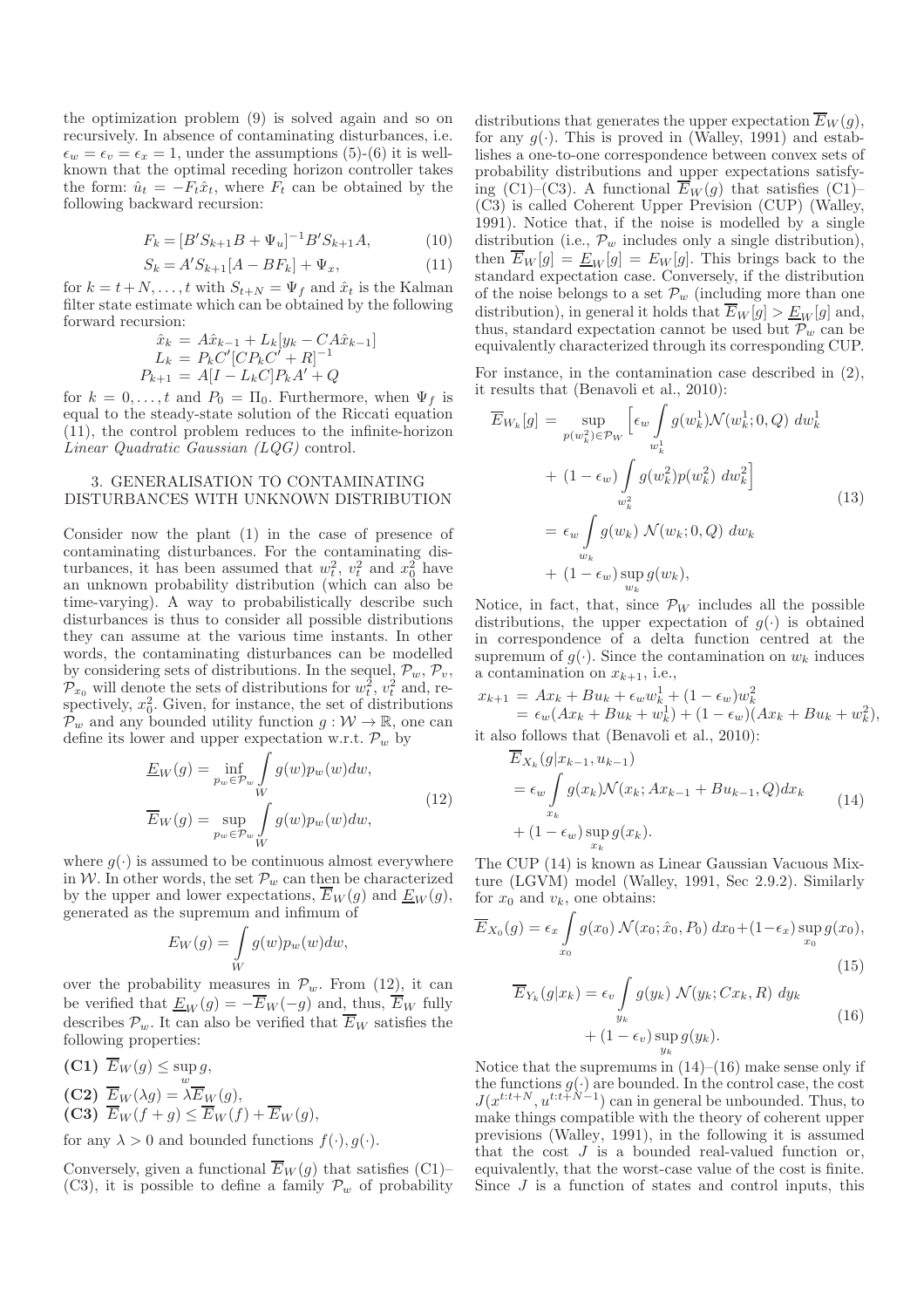is also equivalent to assume that  $x_k \in \mathcal{X}$  and  $u_k \in \mathcal{U}$ , where  $X$  and  $U$  are compact convex sets including the origin. The assumptions  $x_k \in \mathcal{X}$  and  $u_k \in \mathcal{U}$  can actually be interpreted as large constraints on state and control due to the physical system's limitations; notice that these constraints are never active along the desirable (nominal) trajectories of the system. <sup>3</sup>

From (9), it turns out that, in absence of contamination, the control inputs are determined by minimizing the expectation  $E_{X^{t:t+N}}[J(X^{t:t+N}, u^{t:t+N-1})|y^t, u^{t+N-1}]$ or, equivalently, the joint expectation:

$$
E_{X^{t+N}, Y^t}[J(X^{t:t+N}, u^{t:t+N-1})|u^{t+N-1}].
$$
 (17)

It is, in fact, well known that the joint and posterior expectations differ only by a positive constant that depends on the observations only and, thus, does not affect minimization.

In presence of contaminating disturbances, one must deal with sets of distributions or, equivalently, upper expectations. Then, a way to robustly tackle the presence of contaminating disturbances is by following a minimax approach and replace (9) by:

$$
\min_{\substack{u_k \in \mathcal{U} \\ k = t, \dots, t + N - 1}} \overline{E}_{X^{t:t+N}} \left\{ J(X^{t:t+N}, u^{t:t+N-1}) \middle| y^t, u^{t+N-1} \right\},\tag{18}
$$

i.e., minimizing the predictive posterior upper expectation of the cost. The question is now how to derive the above upper expectation from the knowledge of  $E_{X_0}$ ,  $\overline{E}_{X_k}(\cdot|x_{k-1}, u_{k-1}), \overline{E}_{Y_k}(\cdot|x_k)$ , the observations  $y^t$  and the control inputs  $u^{t+N-1}$ .

Theorem 1. *Assume that the measurements* y<sup>k</sup> *for any*  $k = 1, \ldots, t$  are idealisations of discrete events  $\tilde{y}_k =$  $B(y_k, \delta)$ *, where*  $B(y_k, \delta)$  *are neighborhoods of*  $y_k$  *with positive probability and which converge to* {yk} *as their radius*  $\delta > 0$  *decreases to zero. Furthermore, assume that* 

$$
\underline{E}_{X^t, Y^t}[I_{\{\tilde{y}^t\}}(Y^t)] > 0 \tag{19}
$$

where  $I_{\{\tilde{y}^t\}}(Y^t)$  denotes the indicator function<sup>4</sup> over the discretized observations  $\tilde{y}^t$ . Then, given  $u^{t+N-1}$ , the pos*terior CUP*

$$
\overline{E}_{X^{t:t+N}}\left\{J(X^{t:t+N},u^{t:t+N-1})\bigg|\tilde{y}^t,u^{t+N-1}\right\}\tag{20}
$$

*is equal to the unique value*  $\mu \in \mathbb{R}^+$  *that satisfies the following equation:*

$$
0 = \overline{E}_{X^t, Y^t} \Big[ I_{\{\tilde{y}^t\}}(Y^t) \cdot (g'(X_t, u^{t:t+N-1}) - \mu) \Big| u^{t-1} \Big], \tag{21}
$$

*where the above joint upper prevision is given by:*

$$
\overline{E}_{X_0} \Big[ \overline{E}_{X_1} \Big[ \overline{E}_{Y_1} \Big[ \dots \overline{E}_{X_t} \Big[ \overline{E}_{Y_t} \Big[ I_{\{\tilde{y}^t\}}(Y^t) - (g'(X_t, u^{t:t+N-1}) - \mu) \Big| X_t \Big] \Big| X_{t-1}, u_{t-1} \Big] \dots \Big| X_1 \Big] \Big| X_0, u_0 \Big] \Big],
$$
\n(22)

*and*

$$
g'(X_t, u^{t:t+N-1}) = \overline{E}_{X_{t+1}} \Big[ \overline{E}_{X_{t+2}} \Big[ \dots \overline{E}_{X_{t+N}} \Big[ J(X^{t:t+N}, u^{t:t+N-1}) \Big] \Big] \qquad (23)
$$
\n
$$
\Big| X_{t+N-1}, u_{t+N-1} \Big] \dots \Big| X_{t+1}, u_{t+1} \Big] \Big| X_t, u_t \Big].
$$

For a rigorous proof of Theorem 1, the reader is referred to (Benavoli et al., 2010). Hereafter, an intuitive justification is provided. Consider the joint CUP in (22), which is obtained as follows:

$$
\sup_{p(x^t, y^t) \in \mathcal{P}_{X^t, Y^t}} \int_{x^t} \sum_{y^t} I_{\{\tilde{y}^t\}}(y^t) \cdot (g'(x_t, u^{t:t+N-1}) - \mu) p(x^t, y^t) dx^t
$$
\n(24)

where  $\mathcal{P}_{X^t,Y^t}$  is the set of distributions associated to  $E_{X^t,Y^t}$ . Remember that the observations have been assumed discrete (from which the sum instead of the integral). The need of this assumption will be clarified in the sequel. By summing the  $Y<sup>t</sup>$  variables, the argument of the supremum in  $(24)$  reduces to:

$$
\int_{x^t} (g'(x_t, u^{t:t+N-1}) - \mu) p(x^t, \tilde{y}^t) dx^t \qquad (25)
$$

because of the indicator over  $\tilde{y}^t$ . By Bayes' rule, it holds that:  $p(x^t | \tilde{y}^t) = p(x^t, \tilde{y}^t) / p(\tilde{y}^t)$ , under the assumption that  $p(\tilde{y}^t) > 0$  for all  $\tilde{y}^t$  and  $p(x^t, y^t) \in \mathcal{P}_{X^t, Y^t}$ , where  $p(x^t, y^t)$ is the joint PDF from which  $p(y^t)$  has been marginalized. This constraint of positiveness can equivalently be rewritten as:

$$
\inf_{p(x^t, y^t) \in \mathcal{P}_{X^t, Y^t}} E_{X^t, Y^t}[I_{\{\tilde{y}^t\}}(Y^t)] = \underline{E}_{X^t, Y^t}[I_{\{\tilde{y}^t\}}(Y^t)] > 0,
$$

for all  $\tilde{y}^t$ . Thus, in Theorem 1, the hypothesis (19) is needed for the applicability of Bayes' rule. Notice that, in the continuous case, the probability that a random variable assumes a particular value is zero, which in our context means that we would have  $\underline{E}_{X^t,Y^t}\left[I_{\{y^t\}}(Y^t)\right] = 0$ . This is the reason for the assumption of discrete observations, which allows to impose that  $\underline{E}_{X^t,Y^t}[I_{\{\tilde{y}^t\}}]>0$ . Notice that the assumption of discrete measurements makes sense in practice because of the finite resolution of sensors. Hereafter, this issue will be treated in a completely transparent way for the reader, assuming that the resolution  $\delta$  of the measurement sensors can be considered arbitrarily small.

Under the assumption (19), (24) can then be rewritten as:

$$
\sup_{p(x^t, y^t) \in \mathcal{P}_{X^t, Y^t}} \int_{x^t} \left( g'(x_t, u^{t:t+N-1}) p(x^t | \tilde{y}^t) - \mu \right) p(\tilde{y}^t) dx^t = 0
$$
\n(26)

Since  $p(\tilde{y}^t) > 0$ , it can be verified that the value  $\mu$  solving (26) is

$$
\mu = \sup_{p(x^t, y^t) \in \mathcal{P}_{X^t, Y^t}} \int_{x^t} g'(x_t, u^{t:t+N-1}) p(x^t | \tilde{y}^t) dx^t
$$
  
= 
$$
\sup_{p(x^t, y^t) \in \mathcal{P}_{X^t, Y^t}} \int_{x_t} g'(x_t, u^{t:t+N-1}) p(x_t | \tilde{y}^t) dx_t
$$
 (27)

where the last equality follows from the fact that, since  $g'(\cdot)$  does not depend on  $x^{t-1}$ , these variables can be marginalized out in the integration. By definition, (27) is equal to

 $\overline{3}$  This assumption means that there are saturations in the system. In other words, the linearity assumption in (1) is just an approximation and holds for trajectories of the system that are far from the boundaries of  $\mathcal X$  and  $\mathcal U$ . This assumption is not very restrictive for many practical control problems and allows to use the simple expressions  $(14)$ – $(16)$  for the subsequent derivations.

<sup>&</sup>lt;sup>4</sup> The indicator of the set  $A \subseteq \mathcal{X}$  is the function  $I_A : \mathcal{X} \to \{0,1\}$ such that:  $I_A(x) = 1$  if x belongs to A, and  $I_A(x) = 0$  otherwise.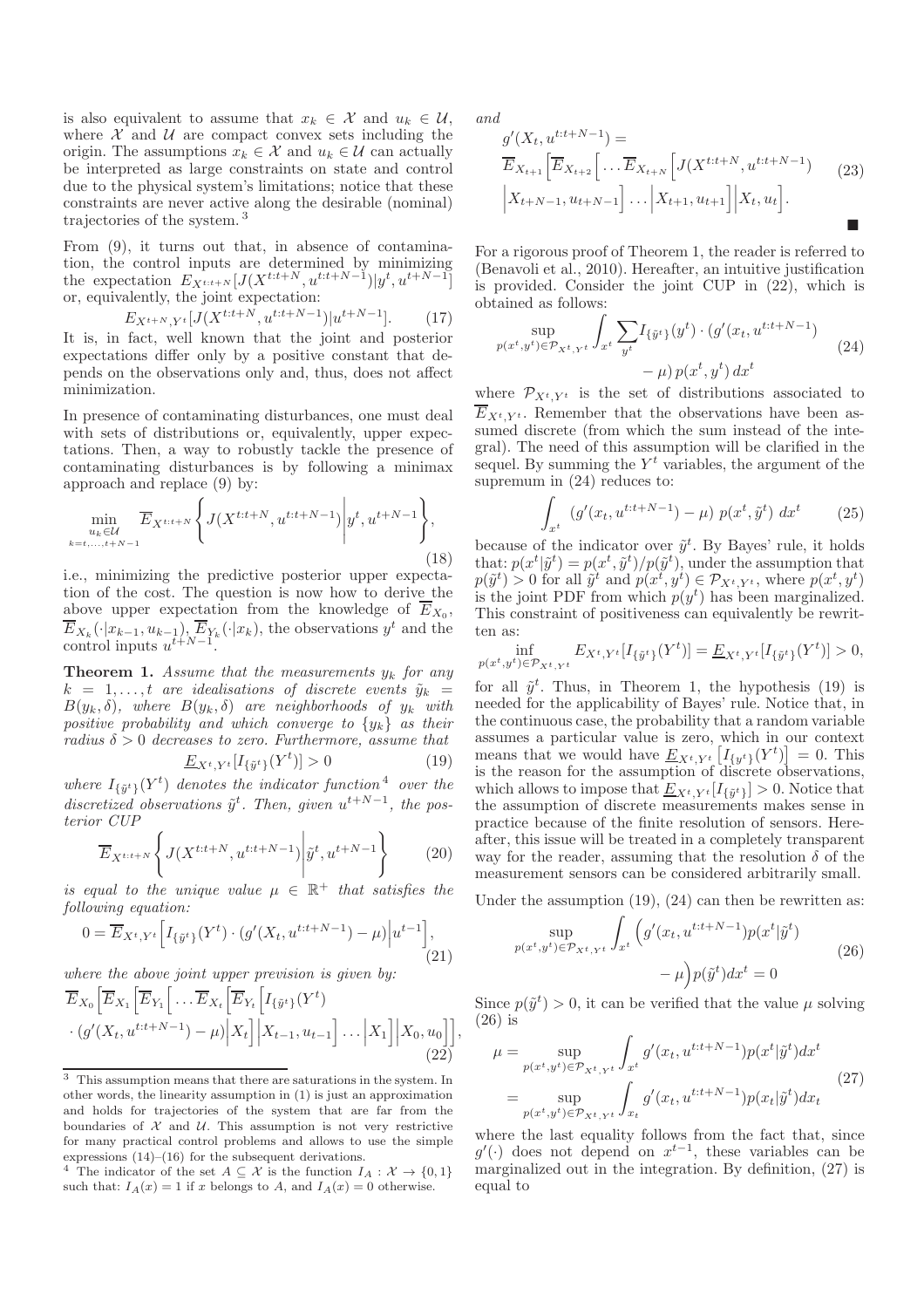$\overline{E}_{X_t}\lbrace g'(X_t, u^{t:t+N-1}) | \tilde{y}^t, u^{t+N-1} \rbrace$  and from (23) also to (20).

Notice that (21) is called Generalized Bayes Rule (GBR) (Walley, 1991, Ch. 6). From the above considerations, it can therefore be concluded that computing the posterior upper expectation  $\overline{E}_{X_t}[g'|\tilde{y}^t, u^{t-1}]$  by solving the GBR equation is equivalent to computing the upper envelope of the conditional expectation  $E_{X_t}[g'|\tilde{y}^t, u^{t-1}]$  that, in turn, can be performed by applying Bayes' rule to the set of distributions  $\mathcal{P}_{X^t,Y^t}$  associated to the joint upper expectation  $\overline{E}_{X^t,Y^t}$ . The advantage of computing the posterior CUP through GBR is that, in this way, it is not necessary to work directly with the set of distributions  $\mathcal{P}_{X^t, Y^t}$  but it is possible to work more conveniently with the upper expectation associated to it. Finally, notice that the joint upper expectation  $\overline{E}_{X^t,Y^t}$  in (22) is obtained through the (nested) composition of the CUPs  $E_{X_0}, E_{X_k}(\cdot|x_{k-1}, u_{k-1}), E_{Y_k}(\cdot|x_k)$ . Notice that, as in the standard expectation case, the nested structure of  $\overline{E}_{X^t,Y^t}$ is a consequence of the Markov structure of the model (1). Similar comments hold for  $g'(\cdot)$  defined in (23), i.e., the predictive part of the upper expectation in (18).

From the properties  $(C1)$ – $(C3)$  of the CUP and since  $J(x^{t:t+N}, u^{t:t+N-1})$  is a sum of positive terms, the cost  $g'$  in (23) can be decomposed as:

$$
g' = \ell_t + \overline{E}_{X_{t+1}} \left[ \ell_{t+1} + \overline{E}_{X_{t+2}} \left[ \ell_{t+2} + \dots \right] + \overline{E}_{X_{t+N}} \left[ \ell_{t+N} \middle| X_{t+N-1}, u_{t+N-1} \right] \dots \middle| X_{t+1}, u_{t+1} \right] \middle| X_t, u_t \right],
$$
\n
$$
= \ell_t \left[ \ell_t \left[ \frac{u_1}{u_1} + \frac{u_2}{u_2} + \dots \right] \right] \left[ \frac{u_1}{u_1} + \dots \right] \left[ \frac{u_1}{u_1} + \dots \right] \left[ \frac{u_1}{u_1} + \dots \right] \left[ \frac{u_1}{u_1} + \dots \right] \left[ \frac{u_1}{u_1} + \dots \right] \left[ \frac{u_1}{u_1} + \dots \right] \left[ \frac{u_1}{u_1} + \dots \right] \left[ \frac{u_1}{u_1} + \dots \right] \left[ \frac{u_1}{u_1} + \dots \right] \left[ \frac{u_1}{u_1} + \dots \right] \left[ \frac{u_1}{u_1} + \dots \right] \left[ \frac{u_1}{u_1} + \dots \right] \left[ \frac{u_1}{u_1} + \dots \right] \left[ \frac{u_1}{u_1} + \dots \right] \left[ \frac{u_1}{u_1} + \dots \right] \left[ \frac{u_1}{u_1} + \dots \right] \left[ \frac{u_1}{u_1} + \dots \right] \left[ \frac{u_1}{u_1} + \dots \right] \left[ \frac{u_1}{u_1} + \dots \right] \left[ \frac{u_1}{u_1} + \dots \right] \left[ \frac{u_1}{u_1} + \dots \right] \left[ \frac{u_1}{u_1} + \dots \right] \left[ \frac{u_1}{u_1} + \dots \right] \left[ \frac{u_1}{u_1} + \dots \right] \left[ \frac{u_1}{u_1} + \dots \right] \left[ \frac{u_1}{u_1} + \dots \right] \left[ \frac{u_1}{u_1} + \dots \right] \left[ \frac{u_1}{u_1} + \dots \right] \left[ \frac{u_1}{u_1}
$$

where  $\ell_k = ||x_k||_{\Psi_x}^2 + ||u_k||_{\Psi_u}^2$  for  $k = t, ..., t + N - 1$  and  $\ell_{t+N} = ||x_{t+N}||_{\Psi_f}^2$ . Hence, from (14) it follows that

$$
\overline{E}_{X_{t+N}} \left[ \ell_{t+N} \Big| x_{t+N-1}, u_{t+N-1} \right] =
$$
\n
$$
\epsilon_w \int_{x_{t+N}} ||x_{t+N}||_{\Psi_f}^2 \mathcal{N}(x_{t+N}; Ax_{t+N-1} + Bu_{t+N-1}, Q) dx_{t+N}
$$
\n
$$
+ (1 - \epsilon_w) \max_{x_{t+N} \in \mathcal{X}} ||x_{t+N}||_{\Psi_f}^2.
$$

Thus, one gets

$$
\overline{E}_{X_{t+N}} \left[ ||X_{t+N}||_{\Psi_f}^2 \Big| x_{t+N-1}, u_{t+N-1} \right] \n= \epsilon_w \left[ Tr(\Psi_f Q) + ||Ax_{t+N-1} + Bu_{t+N-1}||_{\Psi_f}^2 \right] \n+ (1 - \epsilon_w) \max_{x_{t+N} \in \mathcal{X}} ||x_{t+N}||_{\Psi_f}^2
$$
\n(30)

$$
= \epsilon_w ||Ax_{t+N-1} + Bu_{t+N-1}||_{\Psi_f}^2 + const,
$$

where  $Tr$  denotes the trace and *const* includes all the terms that do not depend on the state or the control inputs. Hence, adding  $\ell_{t+N-1} = ||x_{t+N-1}||_{\Psi_x}^2 + ||u_{t+N-1}||_{\Psi_u}^2$ to (30), one gets:

$$
||x_{t+N-1}||_{\Psi_x+\epsilon_w A^T \Psi_f A}^2 + 2\epsilon_w x_{t+N-1}^T A^T \Psi_f B u_{t+N-1}
$$
  
+ 
$$
||u_{t+N-1}||_{\Psi_u+\epsilon_w B^T \Psi_f B}^2 + const.
$$
 (31)

Let us introduce the following notation:  $\Lambda_{t+N-1} = \Psi_x +$  $\epsilon_w A^T \Psi_f A$ ,  $m_{t+N-1}(u_{t+N-1}) = 2\epsilon_w A^T \Psi_f B u_{t+N-1}$  and  $f_{t+N-1}(u_{t+N-1})$  equal to the last two terms in (31). Then, by applying recursively the previous step to (28), at the end of the recursion one gets:

$$
g' = ||x_t||_{\Lambda_t}^2 + x_t^T m_t + f_t,
$$
\n(32)

where the short notation  $f_t$  and  $m_t$  is introduced to denote  $f_t(u^{t:t+N-1})$  and, respectively,  $m_t(u^{t:t+N-1})$ , which are obtained as follows:

$$
\Lambda_k = \Psi_x + \epsilon_w A^T \Lambda_{k+1} A \nm_k = 2\epsilon_w A^T \Lambda_{k+1} B u_k + A^T m_{k+1} \nf_k = f_{k+1} + ||u_k||_{\Psi_u + \epsilon_w B^T \Lambda_{k+1} B} \n+ \epsilon_w (B u_k)^T m_{k+1} \n+ (1 - \epsilon_w) \max_{x_{k+1} \in \mathcal{X}} \left[ ||x_{k+1}||_{\Lambda_{k+1}}^2 + \epsilon_w x_{k+1}^T m_{k+1} \right]
$$
\n(33)

for  $k = t + N - 2, \ldots, t$ . Notice that the terms  $f_t$  and  $m_t$ in  $(32)$  do not depend on  $x_t$ , but depend on the control sequence  $u^{t:t+N-1}$ . By replacing (32) in (21), one gets

$$
0 = \overline{E}_{X^t, Y^t} \left[ I_{\{\tilde{y}^t\}}(Y^t)(||X_t||_{\Lambda_t}^2 + X_t^T m_t - \mu') \middle| u^{t-1} \right] = \overline{E}_{X^t, Y^t} \left[ I_{\{\tilde{y}^t\}}(Y^t)(||X_t||_{\Lambda_t}^2 + X_t^T m_t - \mu') \middle| u^{t-1} \right],
$$
(34)

where  $\mu' = -f_t + \mu$ . Finally, the solution of (34) w.r.t.  $\mu$ is given by

$$
\mu = \mu' + f_t = \overline{E}_{X_t} \left[ ||X_t||_{\Lambda_t}^2 + X_t^T m_t \Big| \tilde{y}^t, u^{t-1} \right] + f_t.
$$
\n(35)

Hence, the control problem in (18) becomes

$$
\min_{\substack{u_k \in \mathcal{U} \\ t, \dots, t+N-1}} \overline{E}_{X_t} \left[ ||X_t||_{\Lambda_t}^2 + X_t^T m_t \Big| \tilde{y}^t, u^{t-1} \right] + f_t. \tag{36}
$$

Notice that the value  $\mu$  which solves (34) depends on the control inputs  $u^{t:t+N-1}$ . Thus, (34) and (36) must be jointly solved in order to find the optimal control sequence  $\hat{u}^{t:t+N-1}$  and then the first sample  $u_t = \hat{u}_t$  is actually applied to the plant according to the receding horizon strategy. The resulting receding horizon control algorithm, named LQGVM, is outlined below.

## LQGVM control algorithm step (at time  $t$ )

I Initialize  $u_k \in \mathcal{U}$  for  $k = t, \ldots, t + N - 1$ . II repeat:

(29)

 $k=$ 

- (1) Initialization:  $\mu_M = \max_{x_t \in \mathcal{X}} g'(x_t, u^{t:t+N-1}), \mu_m = 0.$
- (2) While  $\mu_M \mu_m > \text{toll}$  compute  $\mu_c = (\mu_M + \mu_m)/2$ . (a) For  $\mu \in {\mu_m, \mu_M, \mu_c}$ , do:

(i) define 
$$
g_t(x_t, \mu) = ||x_t||_{\Lambda_t}^2 + x_t^T m_t + f_t - \mu
$$
.  
\n(ii) For  $k = t, ..., 1$ , compute:  
\n $g_{t+1}(x_{t+1}, \mu)$ 

$$
= \overline{E}_{X_k} \left[ \overline{E}_{Y_k} \left[ I_{\{\tilde{y}_k\}}(Y_k) g_k(X_k, \mu) \Big| X_k \right] \Big| x_{k-1}, u_{k-1} \right]
$$
  
\n
$$
= \epsilon_w \int g_k(x_k, \mu) \mathcal{N}(x_k; Ax_{k-1} + Bu_{k-1}, Q)
$$
  
\n
$$
x_k
$$
  
\n
$$
\cdot \left[ \epsilon_v \mathcal{N}(y_k; Cx_k, R) + (1 - \epsilon_v) I_{\{g_k(x_k, \mu) > 0\}}(x_k) \right] dx_k
$$
  
\n
$$
+ (1 - \epsilon_w) \max_{x_k \in \mathcal{X}} g_k(x_k, \mu) \left[ \epsilon_v \mathcal{N}(y_k; Cx_k, R) + (1 - \epsilon_v) I_{\{g_k(x_k, \mu) > 0\}}(x_k) \right].
$$
  
\n(37)

(iii) Compute  $\overline{E}_{X_0}[g_0(X_0,\mu)],$  where  $\overline{E}_{X_0}$  is defined in (15).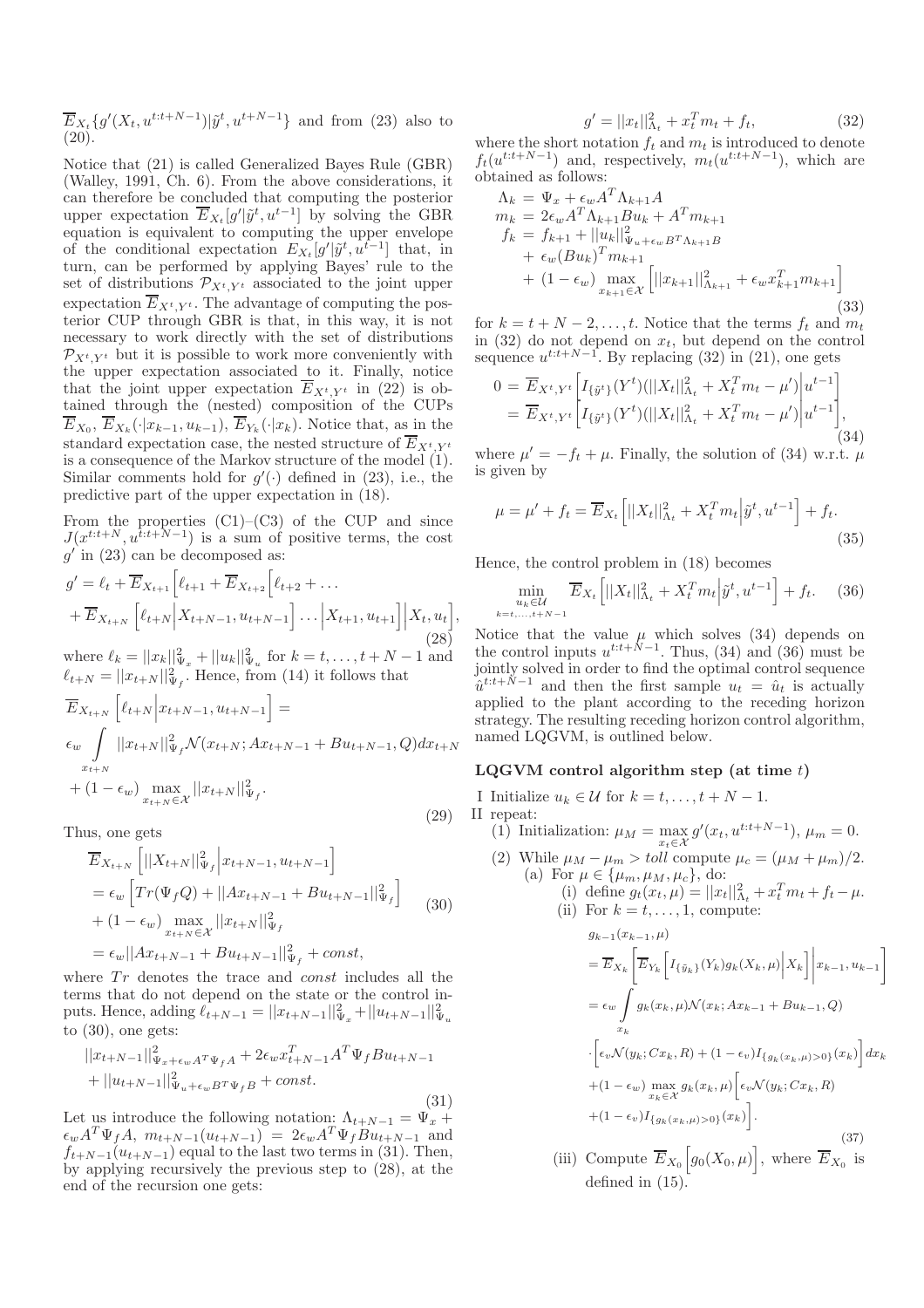- (b) If  $\overline{E}_{X_0}[g_0(X_0,\mu_m)] \cdot \overline{E}_{X_0}[g_0(X_0,\mu_c)] < 0,$ then  $\mu_M = \mu_c$ .
- (c) Else if  $\overline{E}_{X_0}[g_0(X_0,\mu_M)] \cdot \overline{E}_{X_0}[g_0(X_0,\mu_c)] <$ 0, then  $\mu_m = \mu_c$ .
- (d) Else go to step 3.

(3) Return  $\mu_c$ . III Check if the optimality condition for

$$
\overline{E}_{X_t}\left[||X_t||_{\Lambda_t}^2+X_t^T m_t(u^{t:t+N-1})\Big|\tilde{y}^t, u^{t-1}\right]+f_t(u^{t:t+N-1}),
$$

(the function to be minimized) is satisfied, where  $\overline{E}_{X_t}\left[||X_t||_{\Lambda_t}^2 + X_t^T m_t(u^{t:t+N-1})\Big|\tilde{y}^t, u^{t-1}\right] = \mu_c.$ 

- IV If the optimality condition is satisfied return  $\hat{u}^{t:t+N-1}$  $u^{t:t+N-1}$  and exit; else determine the next iteration control sequence  $u^{t:t+N-1}$  and go back to step II.
- V Apply the control input  $u_t = \hat{u}_t$  to the plant.

Steps I–III solve the optimization in (36). In the numerical examples in Section 4, we have used the SNOPT solver (Gill et al., 2002), an SQP (Sequential Quadratic Programming) algorithm for large-scale constrained optimization<sup>5</sup>, to implement steps I–III.

In particular, step II implements the bisection method for finding  $\overline{E}_{X_t}\left[||X_t||_{\Lambda_t}^2 + X_t^T m_t \Big| \tilde{y}^t, u^{t-1}\right]$  for a given control sequence  $u^{t:t+N-1}$ . Notice that equation (37) has been obtained from (14) and (16). The indicator  $I_{\{g_k(x_k,\mu)>0\}}(x_k)$  in (37) comes out from the relation  $\max_{y_k} I_{\{\tilde{y}_k\}}(y_k) g_k(x_k, \mu) = \max(0, g_k(x_k, \mu)),$  where the latter member is equal to  $g_k(x_k, \mu)$  whether  $g_k(x_k, \mu) > 0$ .

There is no closed-form solution for the integral of the indicator in (37) and, thus, numerical methods (e.g., particle filter) must be employed. The computations, however, are much simpler in the case  $\epsilon_v = 1$  (i.e., no contamination on the measurement noise). In fact, since  $q_k(x_k, \mu)$  is quadratic in  $x_k$ , in this case the first integral in (37) can be solved analytically by exploiting the following property of the Gaussian densities:

$$
\mathcal{N}(x_i; \zeta_{i-1}, Q) \mathcal{N}(y_i; Cx_i, R) = \mathcal{N}(y_i; C\zeta_{i-1}, W_a)
$$
  

$$
\mathcal{N}(x_i; W_b Q^{-1} \zeta_{i-1} + W_b C' R^{-1} y_i, W_b),
$$
 (38)

where  $\zeta_{i-1} = Ax_{i-1} + Bu_{i-1}$ ,  $W_a = R + CQC^T$  and  $W_b^{-1} = Q^{-1} + C^T R^{-1} C$ . Then at time t, one thus has:

$$
\int_{x_t} (||x_t||_{\Lambda_t}^2 + x_t^T m_t) \mathcal{N}(x_t; \zeta_{t-1}, Q) \mathcal{N}(y_t; C x_t, R) dx_t
$$
  
=  $\mathcal{N}(y_t; C \zeta_{t-1}, W_a) (Tr(\Lambda_t W_b) + ||\rho_{t-1}||_{\Lambda_t} + (\rho_{t-1})^T m_t),$ 

where  $\rho_{t-1} = W_b Q^{-1} \zeta_{i-1} + W_b C' R^{-1} y_i$ . This step can be repeated recursively up to the initial time  $t = 0$ , as described with more details in (Benavoli et al., 2010, Sec. VI).

As it is evident from the above algorithm, the posterior upper prevision cannot be computed recursively (Benavoli et al., 2010). In fact, since CUPs are nonlinear (compare Axiom (C3) with the linearity property of standard expectation), in order to compute  $\overline{E}_{X_t}[g_t(X_t,\mu)|\tilde{y}^t, u^{t-1}],$  it

becomes necessary to go through the joint upper prevision  $\overline{E}_{X^t, Y^t}$ , i.e., to propagate back in time the functional  $g_t(X_t, \mu)$  until the initial state is reached, and then to find the value of  $\mu$  which satisfies  $E_{X_0}[g_t(X_0, \mu)] = 0$ . In the contamination case, this means that, at the end, the quantity  $g_0(X_0, \mu)$  will have  $2^t$  terms (in the case  $\epsilon_v = 1$ ). A possible way to overcome this computational issue is to truncate the recursion after  $L$  steps in the past by finding a CUP which approximates  $\overline{E}_{X_{t-L}}[g|\tilde{y}^{1:t-L}, u^{t-L-1}]$ and use  $X_{t-L}$  as new initial state. In the numerical example of Section 4, we have used a variable timewindow L and approximated  $\overline{E}_{X_{t-L}}[g|\tilde{y}^{1:t-L}, u^{t-L-1}]$  with  $E_{X_{t-L}}[g|\tilde{y}^{1:t-L}, u^{t-L-1}]$  (obtained via the KF), whenever  $\overline{E}_{X_{t-L}}[X'_{t-L} \cdot X_{t-L} | \tilde{y}^{1:t-L}, u^{t-L-1}] - \underline{E}_{X_{t-L}}[X'_{t-L} \cdot X_{t-L}]$  $X_{t-L}|\tilde{y}^{1:t-L}, u^{t-L-1}] \leq \gamma$ , where  $\gamma$  is a suitable threshold. The idea is that, whenever  $\overline{E}_{X_{t-L}}[X_{t-L}^{\prime}, X_{t-L}|\tilde{y}^{1:t-L}, u^{t-L-1}]$ is suitably close to  $\underline{E}_{X_{t-L}}[X'_{t-L} \cdot X_{t-L}|\tilde{y}^{1:t-L}, u^{t-L-1}],$ the dynamic system (1) is almost Gaussian and, thus, the CUP  $\overline{E}_{X_{t-L}}[g|\tilde{y}^{1:t-L}, u^{t-L-1}]$  can be approximated by  $E_{X_{t-L}}[g|\tilde{y}^{1:t-L}, u^{t-L-1}]$  obtained via the KF.

In the sequel, the control strategy obtained according to the above algorithm will be referred to as the *Linear Quadratic Gaussian-Vacuous Mixture* (LQGVM) control.

Finally, notice that, in the case  $\epsilon_w = \epsilon_v = \epsilon_x = 1$ , all CUPs become standard expectations. The plant (1) is linear, time-invariant and Gaussian and, thus, when  $\Psi_f$  is equal to the steady-state solution of the Riccati equation (11), the LQGVM control reduces to the steady-state LQG control. Hence, the control is optimal and stable in the LQG sense.

Conversely in the case in which  $\epsilon_v, \epsilon_w, \epsilon_x < 1$ , the plant (1) is still linear but non stationary (since the distributions of the contaminating noises can be non stationary) and non Gaussian. Furthermore, since the distributions of the contaminating disturbances can be arbitrary (unbounded support, variance, etc.), stability cannot be guaranteed.

A question to be addressed in future work is whether LQGVM provides a stabilizing (in the LQG sense) control law in the case  $\epsilon_v, \epsilon_w, \epsilon_x < 1$  but in the absence of contaminating disturbances. In this case, one could take advantage of the robustness of LQGVM in presence of sporadic contaminating disturbances but also with the guarantee of stability when the system returns to be Gaussian. Numerical simulations seem to confirm that this is the case as shown in the next section.

#### 4. NUMERICAL EXAMPLE

Monte Carlo simulations have been carried out in order to assess the performance of the LQGVM controller proposed in the previous section. These simulations compare the LQGVM and classical LQG controllers, considering non Gaussian situations. In particular, the following system has been considered:

$$
\begin{cases}\n x_{t+1} = Ax_t + Bu_t + w_t \\
 y_t = Cx_t + v_t\n\end{cases}
$$
\n
$$
A = \begin{bmatrix} 1 & 1 \\ 0 & 1 \end{bmatrix}, \quad B = \begin{bmatrix} 0 \\ 1 \end{bmatrix}, \quad C = \begin{bmatrix} 1 & 0 \end{bmatrix},
$$
\n(39)

where  $w_t = \epsilon_w w_t^1 + (1 - \epsilon_w) w_t^2$ ,  $w_t^1 \sim \mathcal{N}(0, Q)$ ,  $x_0 = \hat{x}_0$ (i.e.,  $\epsilon_x = 1$ ),  $\hat{x}_0 \sim N(0, P_0)$ ,  $v_t \sim N(0, R)$  (i.e.  $\epsilon_y = 1$ ),

 $\overline{5}$  Notice that no constraints violations have occurred in all the simulations since, as already discussed,  $x_k \in \mathcal{X}$  and  $u_k \in \mathcal{U}$  must be interpreted as large constraints on state and control, which are never active along the nominal trajectories of the system.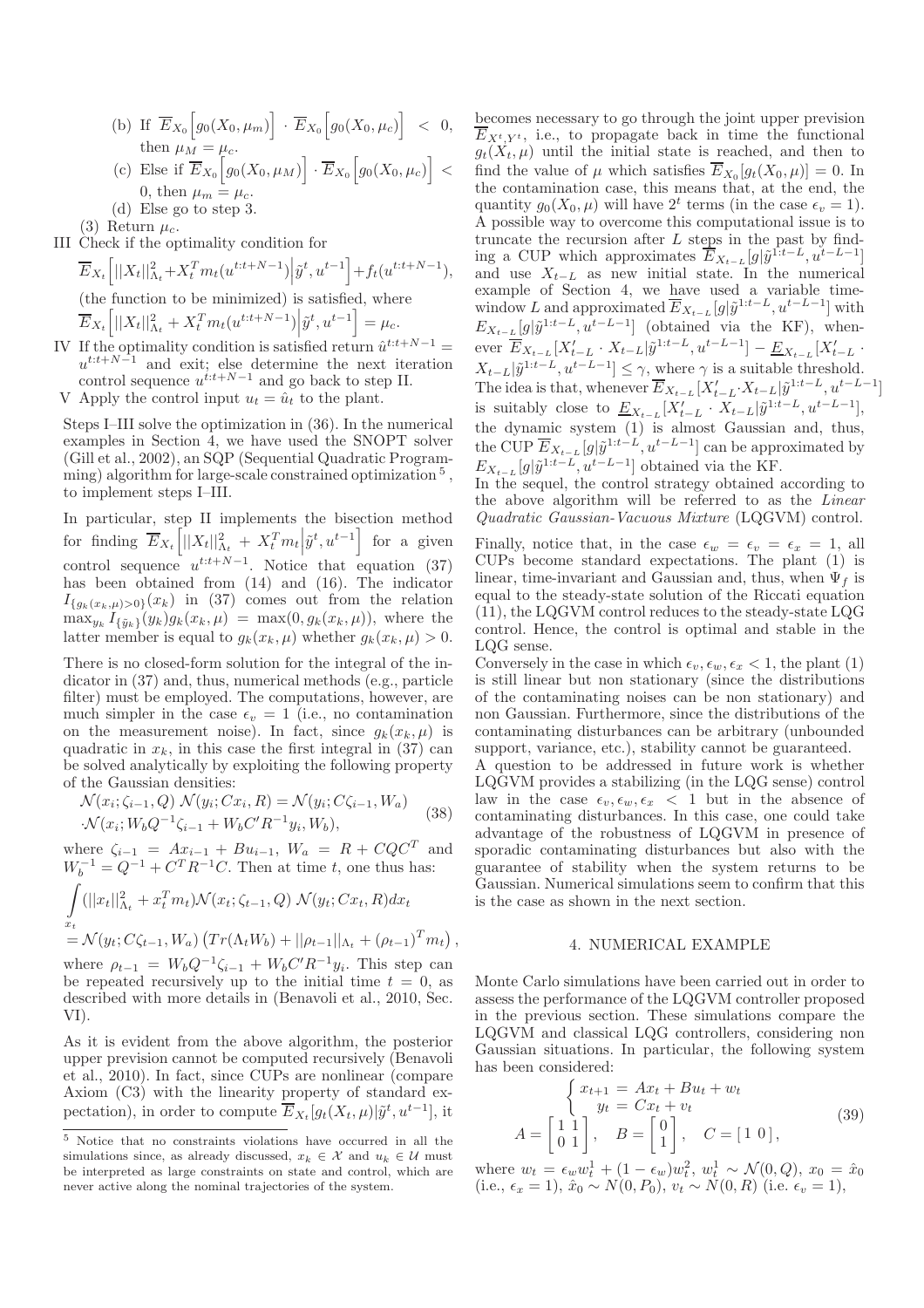| Case                                                   | $\epsilon_{ii}$ |                                   |     |     | $p_0$ |  |  |  |
|--------------------------------------------------------|-----------------|-----------------------------------|-----|-----|-------|--|--|--|
|                                                        | 0.999           | $7\delta_7/(1-\epsilon_w)$        | 0.1 |     | 0.2   |  |  |  |
|                                                        | 0.999           | $7\delta_7/(1-\epsilon_w)$        | 0.1 | 0.1 | 0.2   |  |  |  |
|                                                        | 0.999           | $[0, 4\delta_7/(1-\epsilon_w)]^T$ | 0.1 | 0.1 | 0.2   |  |  |  |
| Table 1. Simulation parameters. $\delta_k$ is the Kro- |                 |                                   |     |     |       |  |  |  |

necker delta.

$$
P_0 = \begin{bmatrix} p_0 & 0 \\ 0 & p_0 \end{bmatrix}, \quad Q = \begin{bmatrix} q & 0 \\ 0 & q \end{bmatrix}, \quad R = r,
$$

with  $p_0, q, r > 0$ . The physical constraints  $x_1 \in [-150, 150]$ and  $x_2 \in [-30, 30]$  have been assumed for the two state components. Further, in (8) the control horizon has been fixed to  $N = 5$  and the weight matrices have been selected as

$$
\Psi_x = \begin{bmatrix} 1 & 0 \\ 0 & 1 \end{bmatrix}, \quad \Psi_u = 1,
$$

and  $\Psi_f$  is chosen equal to the unique non negative solution of the associated algebraic Riccati equation, so that LQGVM reduces to LQG whenever the contaminating disturbances are not present. Furthermore, the following physical constraint  $u \in [-20, 20]$  has been assumed for the control input.

Simulations have been performed considering both the system in (39) and its one-dimensional restriction, i.e.,  $A = B = C = 1$  etc. Note that, in all simulations, both LQGVM and LQG were designed without assuming the knowledge of the contaminating terms  $w_t^2$ . The aim is to investigate the relative sensitivity of both LQG and LQGVM to (heavy tailed) disturbances of the nominal Gaussian density. A trajectory of 16 time steps and 100 independent Monte Carlo runs have been considered. For the one-dimensional system, cases 1 and 2 detailed in table 1 have been simulated.

Notice that in both cases the disturbance realization undergoes a jump of 7 units at the time instant  $t = 7$ . This can be interpreted as an unmodelled disturbance. The choice of such a large value of  $\epsilon$  is motivated from the fact that normally the system's behavior is expected to be Gaussian apart from sporadic instants in which non Gaussian disturbances can be present.

The corresponding simulation results are shown in figs. 1–2 where the plotted trajectories are averaged over the 100 Monte Carlo trials. Notice that, since the performance of LQG depends on the quality of the estimate provided by the Kalman filter, the estimated states, i.e.  $E_{X_t}[X_t|y^t, u^t]$ , are also reported. Similarly, for the LQGVM controller, the lower and upper means, i.e.  $\underline{E}_{X_t}[X_t|y^t, u^t]$  and  $\overline{E}_{X_t}[X_t|y^t, u^t]$ , are also displayed in order to show how the better performance of LQGVM is mainly due to the higher robustness to modelling uncertainties.

In the upper plot, figs. 1–2 report the true trajectory of the system when controlled by LQG, the true trajectory of the system when controlled by LQGVM , the Kalman filter's state estimate (KF) for the system controlled by LQG and the lower/upper state estimates (lower/upper) for the system controlled by LQGVM . Conversely, the lower plot displays the control input trajectories obtained via LQGVM and, respectively, LQG. From figs. 1-2, it can be seen that whenever no contaminating disturbances are present (i.e. in the time interval  $[1, 7]$ ): (1) the LQGVM -

|                 | Case | $J_{LQGVM}$ | $J_{LQG}$ | % reduction                            |  |  |  |
|-----------------|------|-------------|-----------|----------------------------------------|--|--|--|
|                 |      | 5.6         | 6.2       | $10\%$                                 |  |  |  |
|                 |      | 5.3         | 9.4       | 42\%                                   |  |  |  |
|                 | З    | 7.8         | 11        | 30%                                    |  |  |  |
|                 |      |             |           | Table 2. Cost comparison between LQGVM |  |  |  |
| and LOG control |      |             |           |                                        |  |  |  |

and LQG-controlled state trajectories coincide; (2) the KF estimate coincides with both the lower and upper means. This happens, of course, due to system's Gaussianity in the time interval [1, 7].

After the jump's instant,  $t = 8$ , the KF underestimates the value of the state. Conversely, looking at the lower and upper means, it is evident that the filter based on CUPs correctly detects the jump and is able to enlarge the difference between the upper and lower means in order to include the true value of the state. The difference  $\overline{E}_{X_t}[X_t|y^t, u^t] - \underline{E}_{X_t}[X_t|y^t, u^t]$  is related to the model imprecision present in the system during the jump. The higher robustness of the CUP-based filter to detect unmodelled behaviors reflects also into a better control performance. Notice, in fact, that in both figs. 1-2 (upper plots), the LQGVM -controlled system converges to zero, after the jump, faster than the LQG-controlled system. This is obtained by the application of a stronger control input at time  $t = 8$ , as evident from the lower plots in figs. 1-2. In the case 2, the advantage of LQGVM over LQG is enhanced due to the slower convergence rate of the KF estimate to the true state, as evident from fig. 2. The cost (8), averaged over the 100 MC runs and the whole trajectory, can be used to numerically compare the LQG and LQGVM performances The results of this comparison are reported in table 2 (cases 1 and 2). It is evident that LQGVM provides a lower average cost and, thus, a better performance than LQG in non Gaussian situations.

Consider now the two-dimensional system and the case 3 in table 1. In this case,  $w_t^2$  can be interpreted as an unmodelled disturbance which acts only on the second component of the state. For this case, a trajectory of 20 time steps has been considered but only the time steps from 6 to 16 have been shown in fig. 3 (the trajectories of systems controlled by LQG and LQGVM are similar in the time intervals  $[0, 6]$  and  $[16, 20]$ . From fig. 3 and the average cost in table 2 (case 3), it can be noticed that the behaviour of the systems controlled by LQG and LQGVM is similar to that discussed above for the one-dimensional system. The only difference w.r.t. the one-dimensional system is that the unmodelled disturbance is detected with a delay of one time instant (i.e., at time  $t = 9$ ); this is because the disturbance acts on the second component of the state, which is not directly measured. It is perhaps more interesting to remark the difference between KF estimate and lower/upper means. We can see from the second plot in fig. 3 that at times  $t = 9, 10$  the upper mean goes close to 30 which is the assumed upper bound for the second component of the state. This means that the upper mean is almost "vacuous", i.e.,  $\overline{E}_{X_t}[X_t|y^t, u^t] \approx \max_{x_t \in \mathcal{X}} x_t$ . This behaviour is due to the lack of observability for the second component of the state. In fact, the disturbance  $w_t^2$  is so strong that the maximization term in the last equation in (37) becomes dominant. Since this term depends only on the measurement equation, the second component of